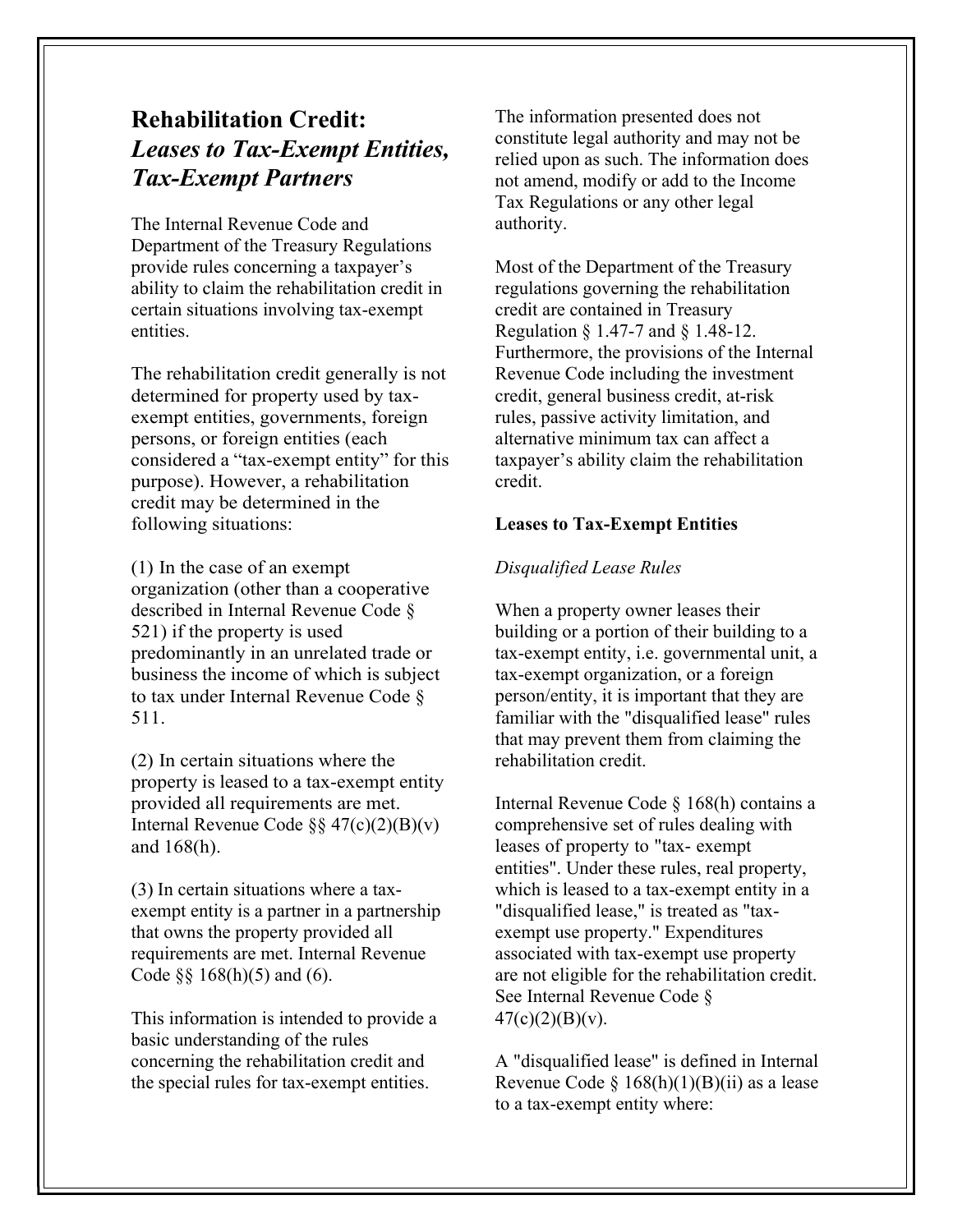(1) Part or all of the property was financed directly or indirectly by an obligation in which the interest is taxexempt under Internal Revenue Code § 103(a) and such entity (or related entity) participated in the financing, or (2) Under the lease there is a fixed or determinable purchase price or an option to buy, or

(3) The lease term is in excess of 20 years, or

(4) The lease occurs after a sale or lease of the property and the lessee used the property before the sale or lease. See Internal Revenue Code § 168(h)(1)(B)(ii).

#### *Lease Term*

When determining whether a lease has a term in excess of 20 years, the term of the lease is deemed to begin when the property is first made available to the lessee under the lease. Treasury Regulation  $\S 1.168(j)$ -1T Q17 states that the lease term includes not only the stated duration, but also any additional period of time which is within the realistic contemplation of the parties at the time the property is first put into service. The Treasury Regulations cite *Hokanson v. Commissioner*, 730 F.2nd 1245, 1248 (9th Circuit 1984).

The Treasury Regulations also provide that the term of the lease includes all periods for which the tax-exempt lessee or a related party has a legally enforceable option to renew the lease, or the lessor has a legally enforceable option to compel its renewal by the taxexempt entity or a related party, unless the option to renew is at fair market value determined at the time of renewal.

In other words, a lessor is allowed to

renew a tax-exempt entity's original "under 20-year lease" as long as the new lease is at fair market value.

#### *The 35% Threshold Test*

An exception under Internal Revenue Code  $\S$  168(h)(1)(B)(iii) provides that property is treated as tax-exempt use property only if the portion of such property leased to tax-exempt entities under disqualified leases is more than 35% of the property.

The phrase "more than 35%" means more than 35% of the net rentable floor space of the building. The net rentable floor space would not include the common areas of the building, regardless of the terms of the lease. See Treasury Regulation § 1.168(j)- 1T Q-6.

If more than 35% of a building is leased to a tax-exempt entity, a taxpayer would be able to claim the rehabilitation credit on the expenditures incurred for the portion of the building not rented to a tax-exempt entity. This is illustrated in the following example:

*A taxpayer purchases a building for \$50,000 and spends \$100,000 to rehabilitate the property. Three fourths of the building is leased to a tax-exempt entity for 25 years making 75% of its net rentable space tax-exempt use property. No rehabilitation tax credit would be allowed on the \$75,000 of rehabilitation expenditures attributable to the taxexempt use portion of the building.*

*However, the taxpayer would be allowed a rehabilitation credit on the \$25,000 expended on the portion of the building not leased to a tax-exempt entity.*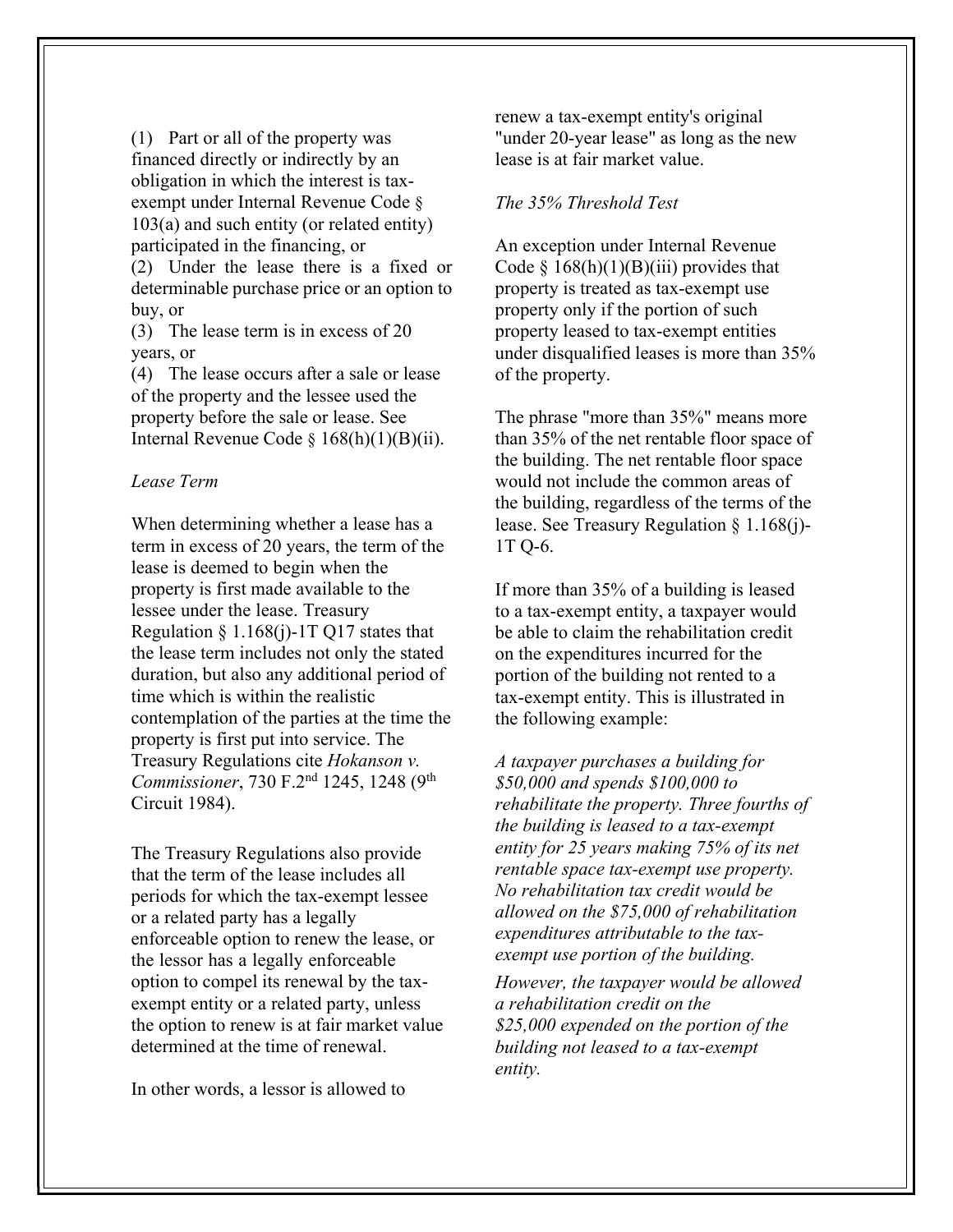In situations where an expenditure is not considered to be a qualified rehabilitation expenditure because it is applicable to a portion of the building which is taxexempt use property, as illustrated in the previous example, the expenditure can still be included in the computation to determine whether a building has been "substantially rehabilitated." See Internal Revenue Code  $\S 47(c)(2)(B)(v)$ . Thus, in the previous example, the taxpayer's expenditures of \$100,000 are included in determining whether the building is substantially rehabilitated.

# **Property Owned by Partnerships with Taxable and Tax-Exempt Partners**

Many tax-exempt organizations are affiliated with "for-profit" entities. In these situations, tax-exempt use property would not include property which is predominantly used by a tax-exempt entity in an unrelated trade or business (directly or through a partnership in which such entity is a partner) on which it pays taxes. See Internal Revenue Code  $§ 168(h)(1)(D).$ 

When property is owned by a partnership that consists of both taxable and tax-exempt partners, Internal Revenue Code § 168(h)(6) sets forth a number of specific rules intended to prevent the use of tiered arrangements or partnerships and other pass-through entities to allocate in a disproportionate manner the tax benefits and burdens of property owned by tax-exempt entities. In general, if any property that is not otherwise treated as tax-exempt use property is owned by a partnership that has both tax-exempt and taxable

partners, the proportionate share of the property allocated to the tax-exempt partners will be treated as tax-exempt use property.

Any allocation to the tax-exempt entity of partnership items must be a "qualified allocation" (meaning equal distribution of income, gain, loss, credit and basis) and must have "substantial economic effect" (the Treasury Regulations provide that the economic effect of an allocation is substantial if there is a reasonable possibility that the allocation will affect substantially the dollar amounts to be received by the partners from the partnership, independent of tax consequences).

## **Disqualified Lease Rule Examples**

*Example 1:* A taxpayer rehabilitates an historic structure and leases the building to the City. The taxpayer financed the rehabilitation with tax- exempt bonds issued by the City of New York. Even if the lease term is less than 20 years, the fact that the rehabilitation was financed (directly or indirectly) with bonds exempt from tax under Internal Revenue Code § 103(a), the agreement between the city and the taxpayer will result in a disqualified lease.

*Example 2:* A taxpayer rehabilitates an historic structure and leases the building to the Willow Theater, a non-profit community theater group. If the taxpayer includes in the lease agreement an option for the Willow Theater to purchase the building after 15 years, the agreement will result in a disqualified lease.